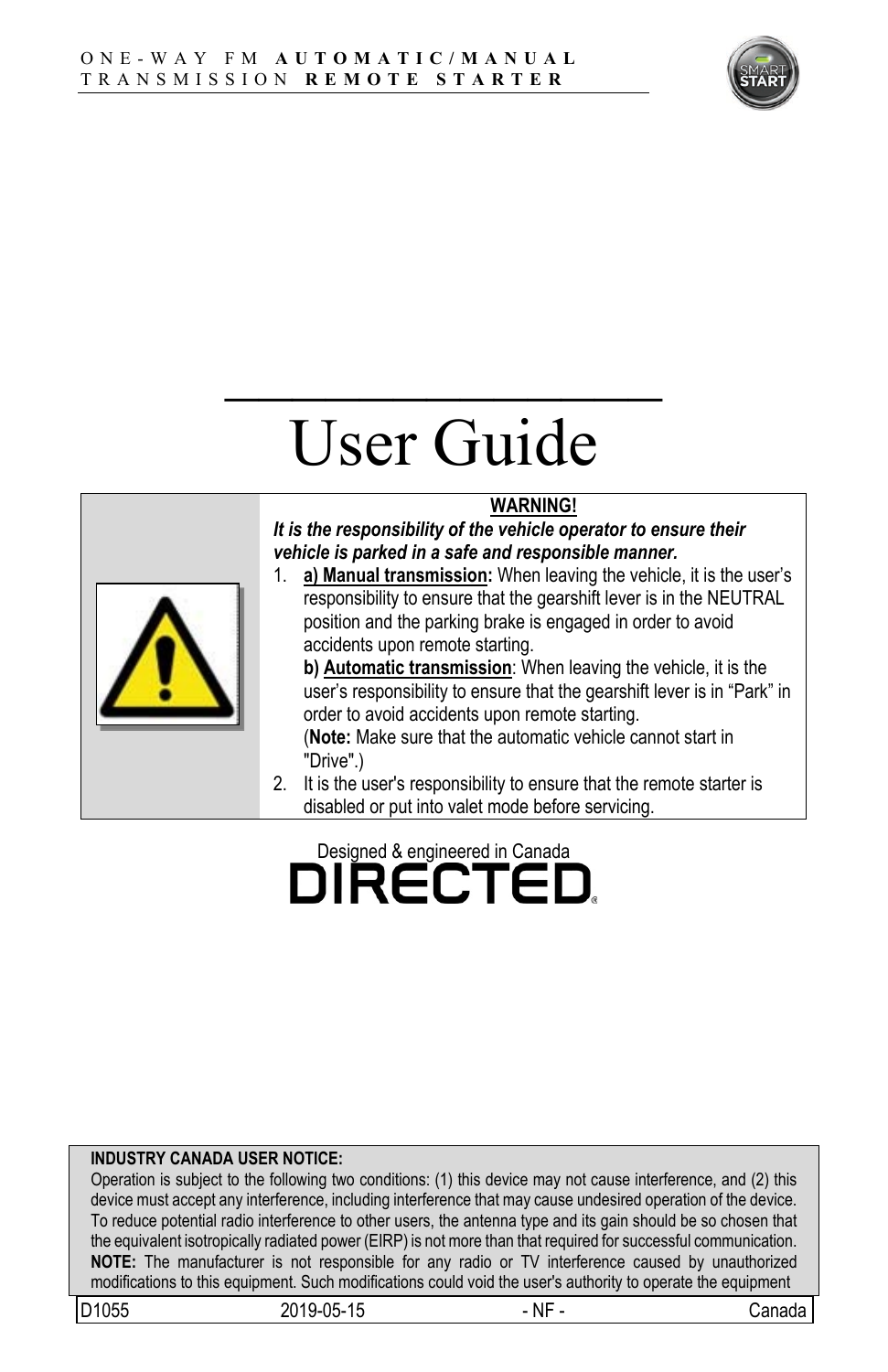# Table of Contents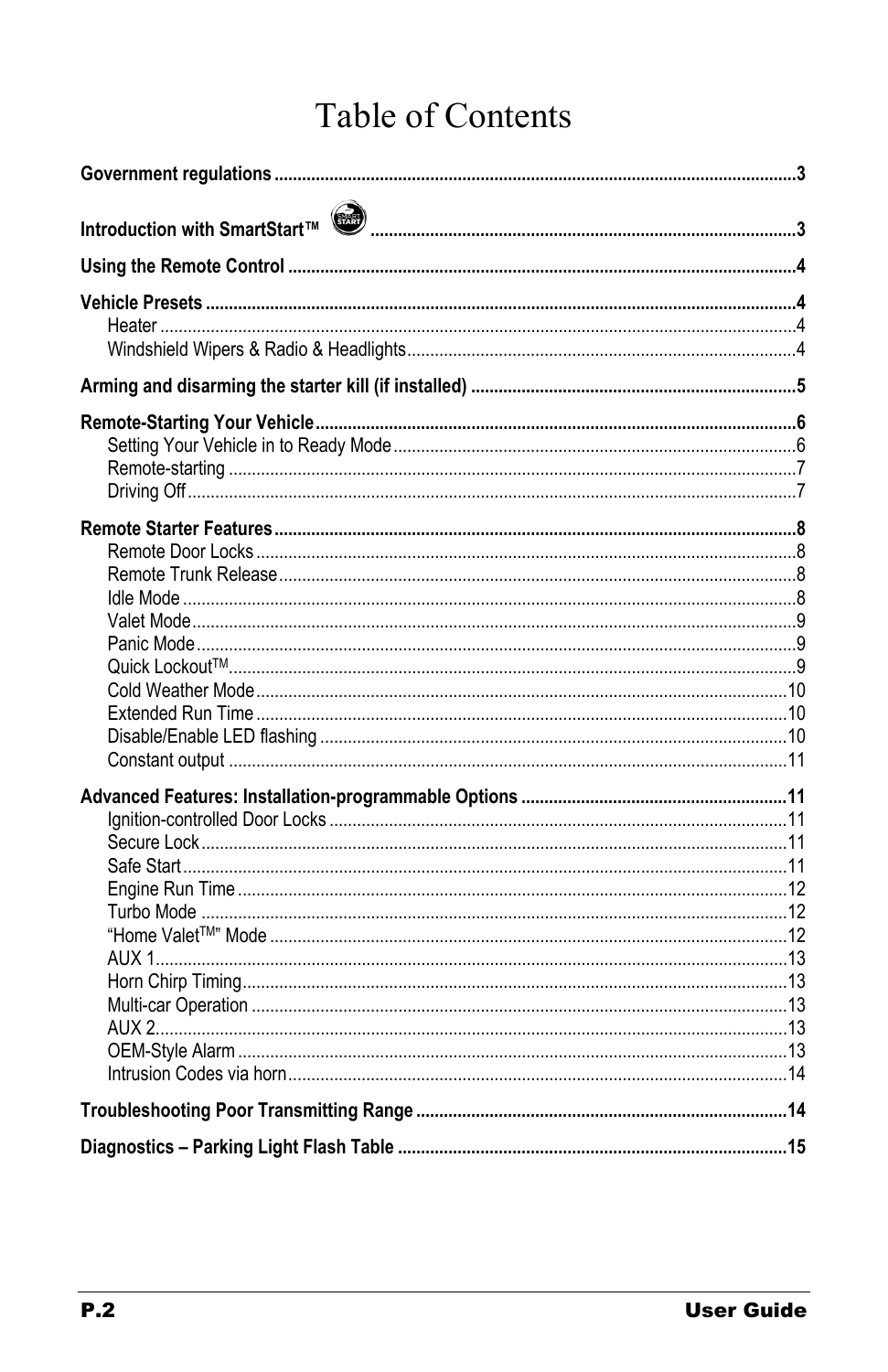## <span id="page-2-0"></span>*Government regulations*

This device complies with part 15 of the FCC Rules. Operation is subject to the following two conditions: (1) This device may not cause harmful interference, and (2) this device must accept any interference received, including interference that may cause undesired operation.

This equipment has been tested and found to comply with the limits for a Class B digital device, pursuant to part 15 of the FCC Rules. These limits are designed to provide reasonable protection against harmful interference in a residential installation. This equipment generates and can radiate radio frequency energy and, if not installed and used in accordance with the instructions, may cause harmful interference to radio communications. However, there is no guarantee that interference will not occur in a particular installation. If this equipment does cause harmful interference to radio or television reception, which can be determined by turning the equipment off and on, the user is encouraged to try to correct the interference by one or more of the following measures:

- Reorient or relocate the receiving antenna.
- Increase the separation between the equipment and receiver.
- Connect the equipment into an outlet on a circuit different from that to which the receiver is connected.
- Consult the dealer or an experienced radio/TV technician for help.

This device complies with the Industry Canada Radio Standards Specification RSS 210. Its use is authorized only on a no-interference, no-protection basis; in other words, this device must not be used if it is determined that it causes harmful interferences to services authorized by IC. In addition, the user of this device must accept any radio interface that may be received, even if this interference could affect the operation of the device.

Warning! Changes or modifications not expressly approved by the party responsible for compliance could void the user's authority to operate this device.

# <span id="page-2-1"></span>*Introduction with SmartStart™*

This is a state-of-the-art remote car starter system. The system is packed with advanced features such as priority access to the driver's door (commodity features), the Safe Start children safety feature and SmartStart™.

SmartStart™ is a groundbreaking technology that enables your remote starter features to be accessed by your smartphone. Features include keyless entry, trunk release, panic, remote start/stop toggle and alarm notifications<sup>[1](#page-2-2)</sup>. **Note:** SmartStart™ must be professionally installed. For more information, see your nearest authorised Directed Canada dealer.

With many advanced functions, this product will satisfy any one of your expectations from high-end commodity and security systems, without neglecting any standard feature commonly offered by entry-level starters.

<span id="page-2-2"></span> <sup>1</sup> Certain conditions apply. See your authorised Directed Canada dealer.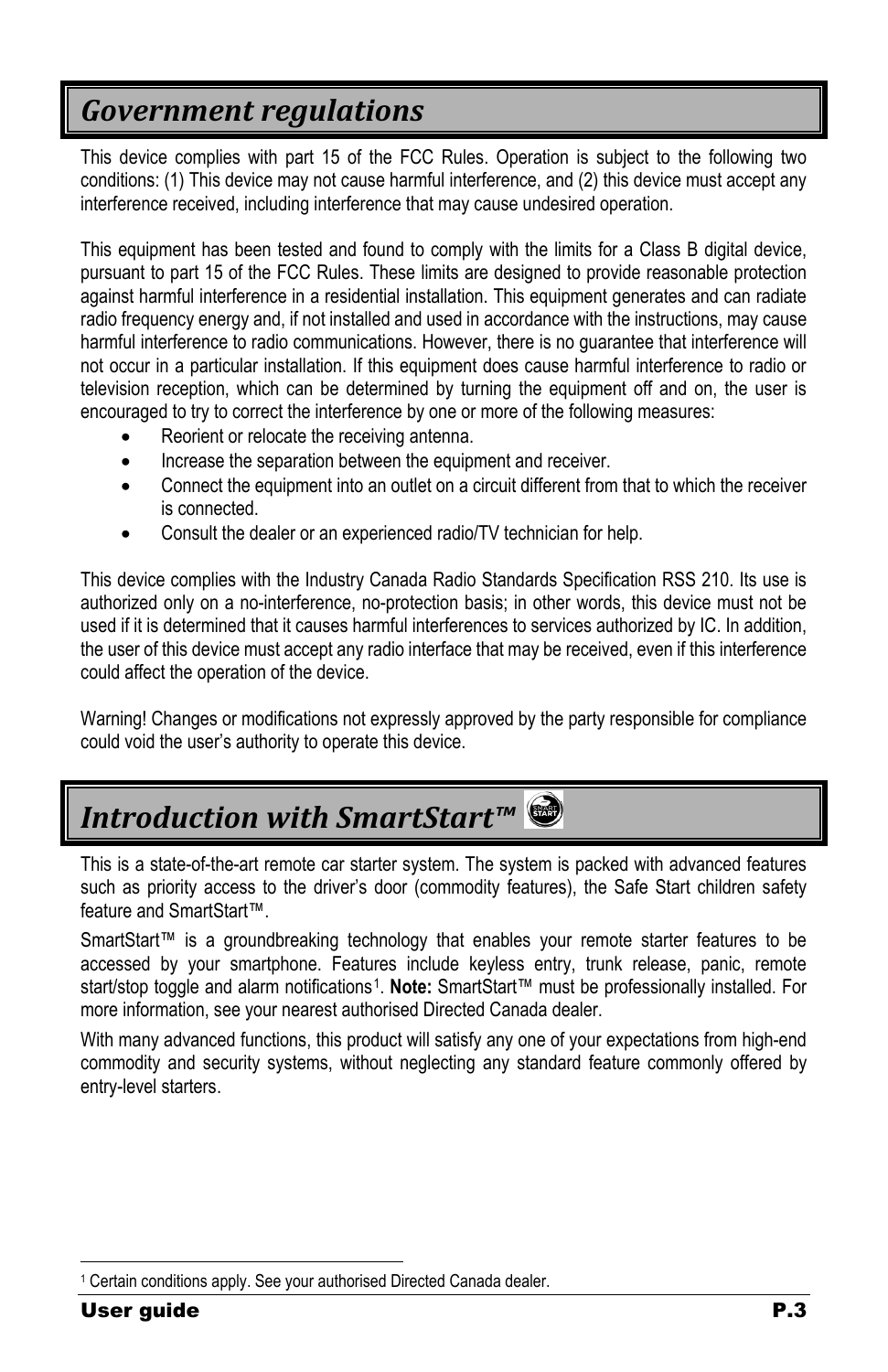# <span id="page-3-0"></span>*Using the Remote Control*

Your Remote Car Starter is equipped with a 5-button multi-channel remote control. It can operate two independent vehicles equipped with a Remote Car Starter (see **Multi-Car Operation pag[e-13](#page-12-2)**, later in this Guide, for second-car transmitter functions).

#### **The functions of the transmitter are as follows:**

| Η                       | <b>LOCK:</b> Locks the DOORS and arms the STARTER KILL (if installed)                                                                                                                                                 |
|-------------------------|-----------------------------------------------------------------------------------------------------------------------------------------------------------------------------------------------------------------------|
| 3                       | <b>UNLOCK:</b> Unlocks the DOORS and disarms the STARTER KILL (if installed).<br>Activates the AUX 1 output if Priority Door Access is configured.                                                                    |
| ¥                       | <b>TRUNK:</b> Opens the <b>TRUNK</b> or activates the <b>AUX</b> 3 output.<br>Note: Trunk option must be installed.                                                                                                   |
| 4                       | START/STOP: Remote starts or stops the engine. Gets the system into Cold<br>Weather mode by pressing the AUX button and then pressing and holding the<br><b>START/STOP</b> button for 3 seconds. Note: Icon may vary. |
| <b>AUX</b>              | <b>AUX:</b> This button serves as a second function button.                                                                                                                                                           |
|                         | This button allows assigning different functions to any of the other four buttons.                                                                                                                                    |
| Model: ASRF1501         |                                                                                                                                                                                                                       |
|                         | FCC: EZSNAH1501                                                                                                                                                                                                       |
| IC: 1513A-NAH1501       |                                                                                                                                                                                                                       |
| <b>Product numbers:</b> |                                                                                                                                                                                                                       |
| <b>ASRF-1501</b>        |                                                                                                                                                                                                                       |
| <b>GSRF-1501</b>        |                                                                                                                                                                                                                       |
| <b>ASRF-1503</b>        |                                                                                                                                                                                                                       |
| GSRF-1503               |                                                                                                                                                                                                                       |

### <span id="page-3-1"></span>*Vehicle Presets*

#### <span id="page-3-2"></span>**Heater**

When leaving the vehicle it is recommended to preset the accessory controls in preparation for the next remote start. Settings for the blower motor (fan), front and rear, should not be left on HIGH. It is recommended to leave the settings on LOW or **MEDIUM** instead.

#### <span id="page-3-3"></span>**Windshield Wipers & Radio & Headlights**

Certain vehicles require the radio and / or windshield wiper and / or headlight circuits to become energized while running under remote start. When leaving the vehicle you must ensure that the windshield wiper and headlight switches are **OFF**. Leaving the headlight switch **ON** on certain types of vehicles could cause them to remain **ON** even after remote starter shut down, resulting in a dead battery.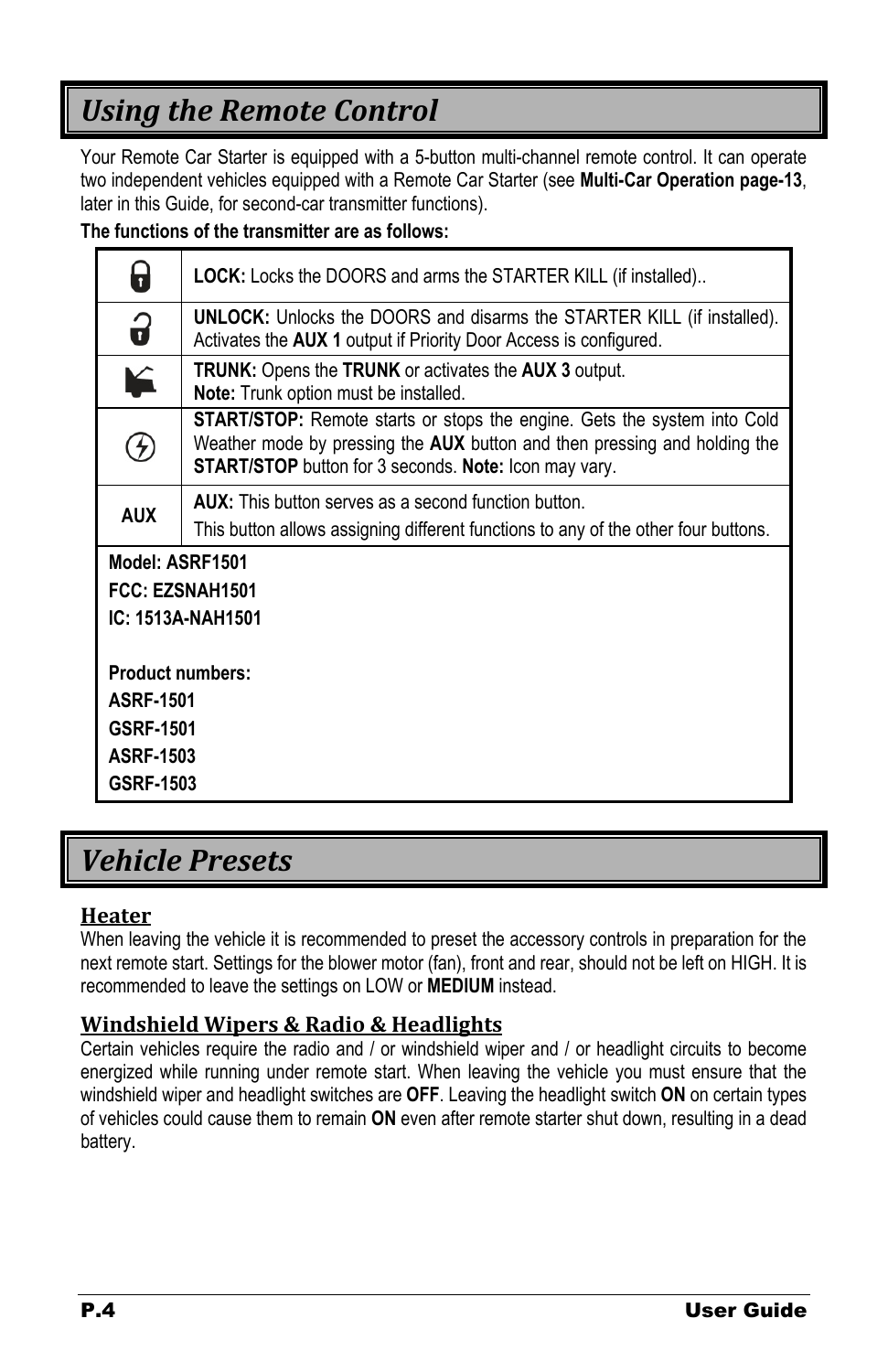# <span id="page-4-0"></span>*Arming and disarming the starter kill (if installed)*

This added security feature will prevent the vehicle from starting with the Ignition key when the starter kill is armed. If the system was installed with the starter kill option, the vehicle will not be able to start with the key unless the system has been unlocked first or put into Valet Mode **(page [9\)](#page-8-0).**

**Note:** If the Starter Kill is installed, the vehicle will benefit from a protection against starter motor damage that could occur after remote-starting the engine should the user, by force of habit, turn the ignition key to the **CRANK** position.

The Starter Kill (if installed) can be configured by the installer either to Passive Mode (so as to arm automatically) or Active Mode (so as to require the user's intervention for arming). By default, the Remote Car Starter is configured to Passive Mode.

#### **Passive mode:**

To **arm** the Starter Kill:

- Press the **button** on the transmitter.
- **OR**
- Let the Starter Kill arm automatically 1 minute (by default) or 3 minutes (if configured this way) after the ignition is turned **OFF** or once the last door is closed (if the doors are monitored).
	- The LED on the antenna will flash quickly during the countdown preceding the activation of the Starter Kill.
	- Once the activation countdown expires, the LED will send a series of quick double flashes to indicate that the Starter Kill is now armed.

To **disarm** the Starter Kill:

- **Press the button on the transmitter** 
	- The Starter Kill will automatically rearm itself after 1 minute (by default) or 3 minutes (if configured this way) if no door is left opened (if the doors are monitored) and the ignition is **not** turned **ON**.

#### **Active Mode:**

To arm the Starter Kill:

- Press the  $\bigodot$  button on the transmitter.
	- The parking lights will flash once.
	- The LED on the antenna will flash slowly.
	- If remote door locks are installed, this will also lock the doors and arm the OEM-style alarm (if configured).

To disarm the Starter Kill:

- Press the  $\Box$  button on the transmitter.
	- The parking lights will flash twice.
	- The LED on the antenna will remain **OFF**.
	- If remote door locks are installed, this will also unlock the doors and disarm the OEMstyle alarm (if configured).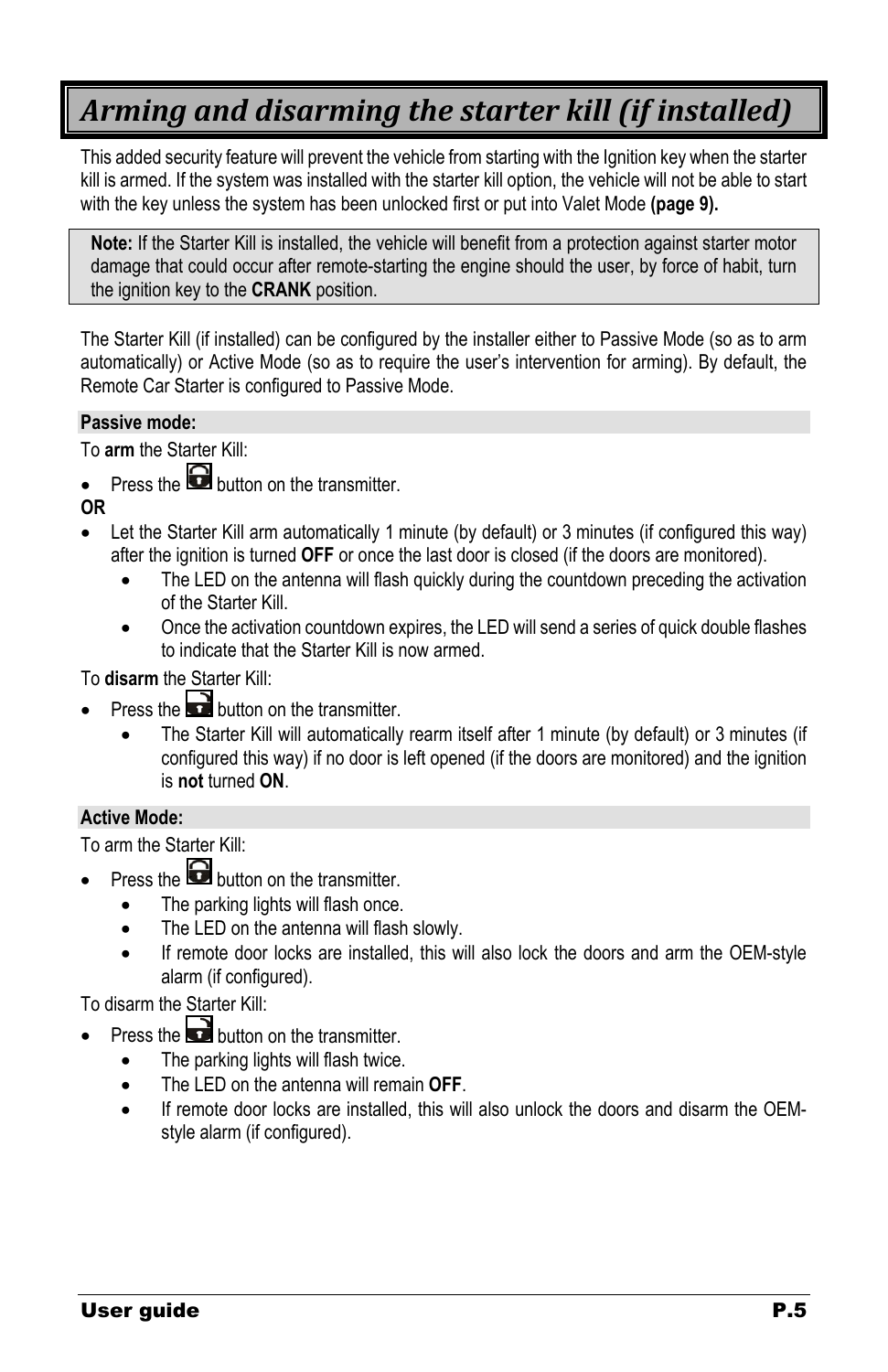## <span id="page-5-0"></span>*Remote-Starting Your Vehicle*

#### <span id="page-5-1"></span>**Setting Your Vehicle in to Ready Mode**

If your vehicle has a manual transmission you must read the following indications. The unit must first be set to Ready Mode in order to start the vehicle by remote. If the unit is not set to Ready Mode, it cannot remote start the vehicle. Please note that Ready Mode can be enabled by the remote or the handbrake, depending on the option that was selected by your installer. Therefore, you must follow the appropriate procedure between the two described below in order to set your vehicle into Ready Mode.

Once the system is set to Ready Mode, the vehicle can be remote started and stopped at any time. The system will exit Ready Mode if a door, the hood or the trunk is opened, if the brake pedal is pressed, if the parking brake is disengaged or if the ignition key is turned to the **IGNITION ON (RUN)** position.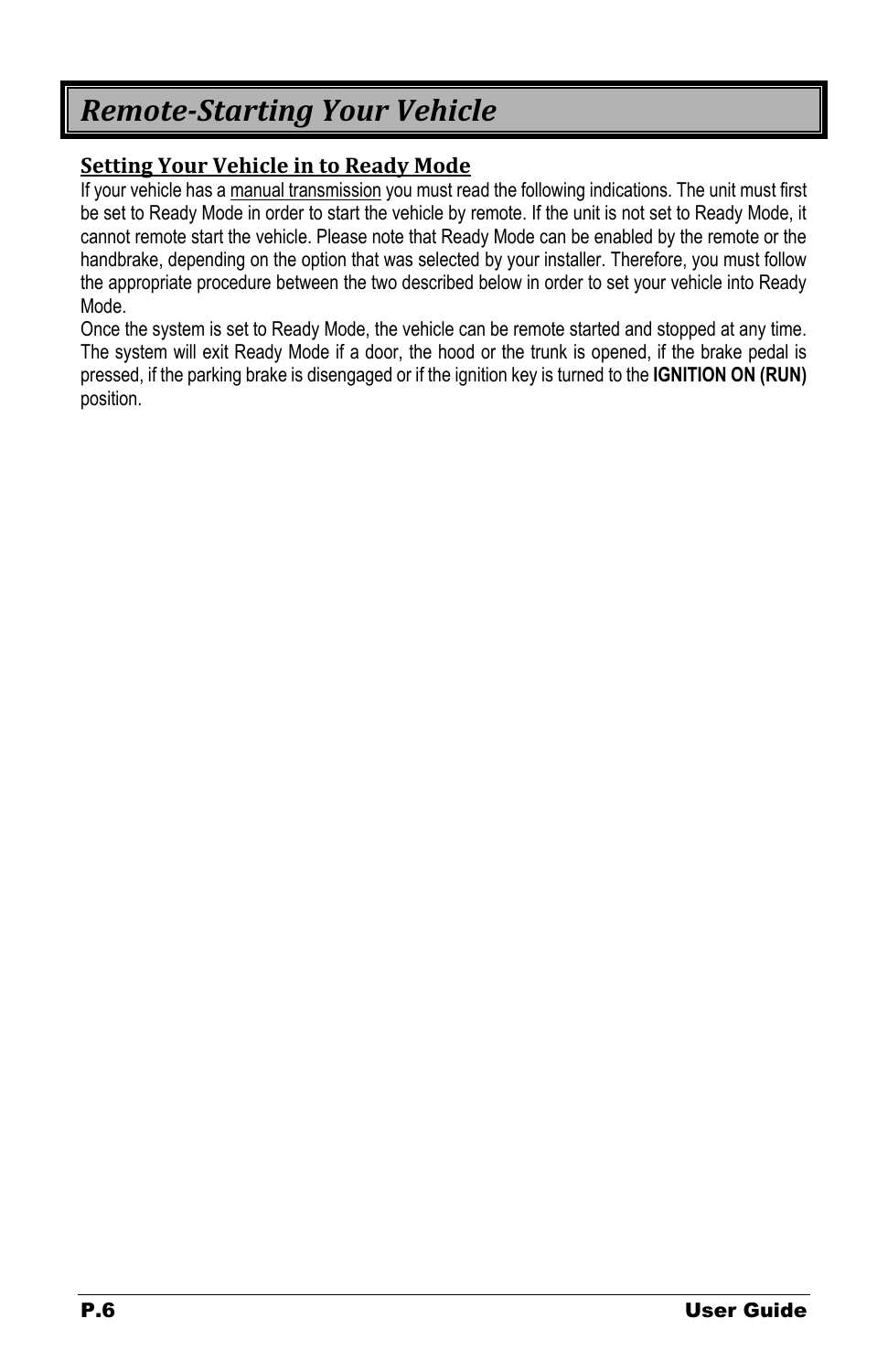| To set the system to Ready Mode:                                                                                                                                                                                                                                                                                                                        |                                                                                                                                                                                                                                                                                 |                                                                                                                                                                                             |                                                                                                                                      |
|---------------------------------------------------------------------------------------------------------------------------------------------------------------------------------------------------------------------------------------------------------------------------------------------------------------------------------------------------------|---------------------------------------------------------------------------------------------------------------------------------------------------------------------------------------------------------------------------------------------------------------------------------|---------------------------------------------------------------------------------------------------------------------------------------------------------------------------------------------|--------------------------------------------------------------------------------------------------------------------------------------|
| If Ready Mode is enabled by remote                                                                                                                                                                                                                                                                                                                      |                                                                                                                                                                                                                                                                                 |                                                                                                                                                                                             | If Ready Mode is enabled by handbrake                                                                                                |
| neutral position.                                                                                                                                                                                                                                                                                                                                       |                                                                                                                                                                                                                                                                                 |                                                                                                                                                                                             | 1. Ensure that all the doors, hood and trunk are closed. Make sure that the gear selector is in the                                  |
| 2. With the engine running, apply the parking<br>brake once and release the brake pedal.<br>3. Within 20 sec. of engaging the parking<br>brake, press and hold $\Box$ , $\Box$ or $\Box$ on<br>the transmitter (SmartStart™ uses only the<br>SmartStart™ icon).<br>The parking lights will flash 3 times quickly<br>and remain lit. Release the button. |                                                                                                                                                                                                                                                                                 | 2. With the engine running, apply the parking<br>brake twice within 10 sec.<br>3. Make sure to release the brake pedal.<br>The parking lights will flash 3 times quickly<br>and remain lit. |                                                                                                                                      |
| 4. Remove the key: the engine will keep on running.<br>5. Exit the vehicle. All doors should be closed, including the hood and trunk.                                                                                                                                                                                                                   |                                                                                                                                                                                                                                                                                 |                                                                                                                                                                                             |                                                                                                                                      |
| by installer)<br><b>OPTION 1: Automatic</b><br>shut down without auto                                                                                                                                                                                                                                                                                   | <b>OPTION 2: Manual shut down</b>                                                                                                                                                                                                                                               |                                                                                                                                                                                             | 6. THERE ARE THREE POSSIBLE OPTIONS TO COMPLETE READY MODE (programmable<br><b>OPTION 3: Automatic shut</b>                          |
| lock                                                                                                                                                                                                                                                                                                                                                    |                                                                                                                                                                                                                                                                                 | (default)                                                                                                                                                                                   | down with auto lock                                                                                                                  |
| The engine runs for 8 sec.<br>before finally shutting down<br>the engine, without user<br>interaction.                                                                                                                                                                                                                                                  | The engine keeps going until you<br>press either;<br>$a.$ $\bullet$ to lock the doors and<br>shut down the engine;<br>$b.$ $\blacksquare$ to unlock the doors and<br>shut down the engine;<br>c. $\boxed{\phantom{1}2}$ to shut down the engine<br>without affecting the doors. |                                                                                                                                                                                             | The engine runs for 8 sec.<br>then locks the doors before<br>finally shutting down the<br>engine,<br>without<br>user<br>interaction. |
| <b>WARNING:</b> The vehicle is<br>not armed or locked down.                                                                                                                                                                                                                                                                                             | <b>WARNING:</b> Engine runs until the<br>pre-programmed<br>expires.                                                                                                                                                                                                             | time<br>run                                                                                                                                                                                 | <b>WARNING:</b><br>Do not leave<br>your keys in the vehicle!                                                                         |
| 7. The Parking lights will flash twice to indicate Ready mode is set.                                                                                                                                                                                                                                                                                   |                                                                                                                                                                                                                                                                                 |                                                                                                                                                                                             |                                                                                                                                      |

#### <span id="page-6-0"></span>**Remote-starting**

Press the **D** button for approximately 1 second. The parking lights will turn **ON** to inform you that the Remote Car Starter has received your signal. Approximately 5 seconds later, the engine will start. The parking lights will remain **ON** during the pre-programmed run time of the engine.

If your vehicle does not start at the first attempt, the system will shut down, wait a few seconds and try to start the engine again. There will be 3 start attempts before the system gives up.

#### <span id="page-6-1"></span>**Driving Off**

With the vehicle running remotely, press the  $\Box$  button to disarm the starter kill (if installed) and unlock the doors. Enter the vehicle and do the following:

- 1. Turn the ignition key to the **IGNITION ON (RUN)** position. (Do not turn the key to the **CRANK** position while the engine is running. This would cause the starter motor to re-engage.)
- 2. Press the brake pedal to disengage the remote starter unit.

You are now ready to drive off.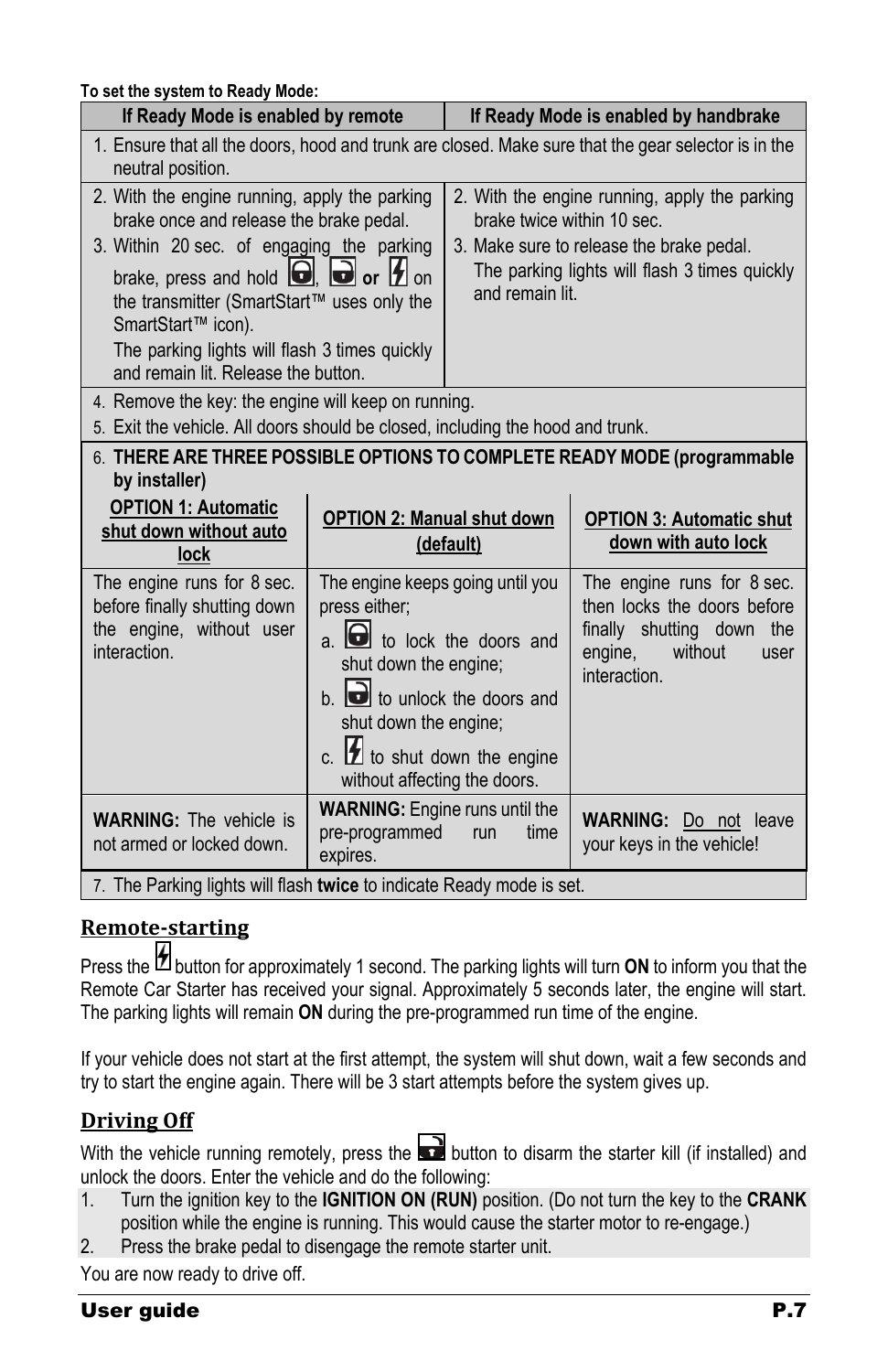**Note:** On some Push-To-Start (PTS) vehicles, no takeover is possible as pressing the brakes will shut the engine down. Please talk to your technician to determine if the "Takeover mode" can be set for your vehicle.

### <span id="page-7-0"></span>*Remote Starter Features*

#### <span id="page-7-1"></span>**Remote Door Locks**

If your system was installed with the Remote Door Locks option, you will have the convenience of remote keyless entry.

To LOCK your doors and arm the starter kill (if installed):

- 1. Press and hold the **b** button for approx. 1 sec.<br>2 The parking lights will flash once to confirm that the
- The parking lights will flash once to confirm that the doors have been locked.

To UNLOCK your doors and disarm the starter kill (if installed):

- 1. Press and hold the **button for approx.** 1 sec.
- 2. The parking lights will flash twice to confirm that the doors have been unlocked.

#### <span id="page-7-2"></span>**Remote Trunk Release**

If your system was installed with the Remote Trunk Release option, you can open your trunk by

pressing the **button for 3** seconds on the remote transmitter. In addition, this will also disarm the OEM style alarm (if installed).

#### <span id="page-7-3"></span>**Idle Mode**

**Convenience feature:** Idle Mode allows you to keep the engine running and the doors locked while you stop, for example, at a convenience store or for a short delivery

This feature allows you to let the remote starter take over control of the vehicle (i.e. no Key in the Ignition Switch) while the engine is running.

If your vehicle has an automatic transmission, proceed as follows to set the system to Idle Mode:

- 1. With the engine running, make sure to release the brake pedal and press the  $\Box$ ,  $\Box$  or  $\Box$ button on the transmitter until the parking lights come **ON**.
- **Note:** SmartStart™ can be setup to use the SmartStart™ icon to activate Idle mode.
- 2. Remove the ignition key from the ignition switch. The engine will continue running.
- 3. Exit the vehicle and close all doors, hood and trunk.
- 4. Press the **b**utton to lock the doors, to arm the starter kill and to arm the alarm (if available). The engine will continue running.
	- a. When re-entering the vehicle, the user must reinsert the key into the ignition and turn it to the **ON** position (not Crank) without pressing on the brake.
	- b. *Once the key is in the ON position*, press on the brake pedal to put the transmission in gear. Pressing the brake pedal at this step will cancel the remote starter takeover.
	- c. Drive off.

If your vehicle has a **manual transmission**, Idle Mode can be activated through the same routine as that used for **Ready Mode (page[-6\)](#page-5-0)**; at the last step, press button to lock the doors, arm the system and leave the engine running.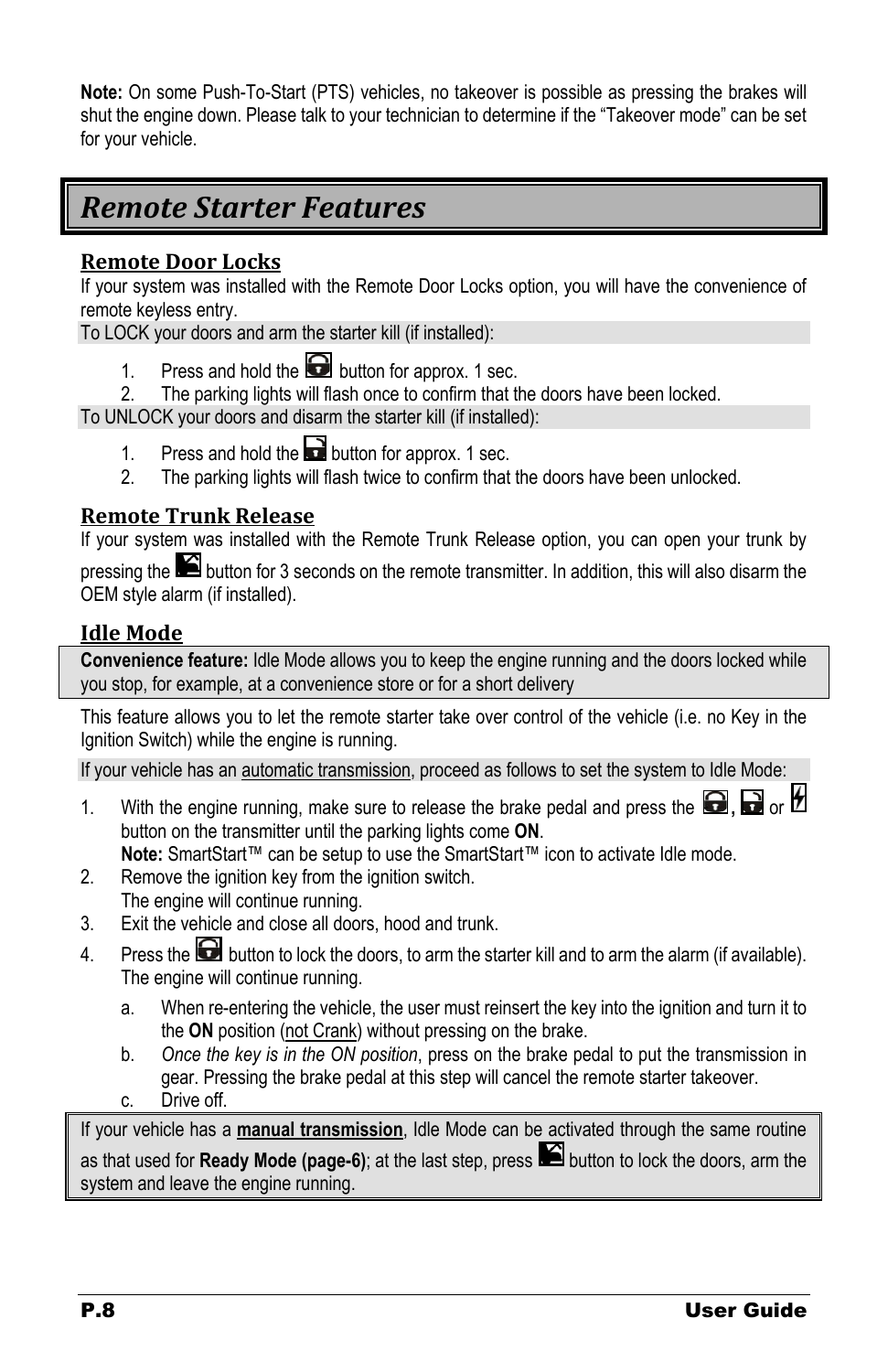#### <span id="page-8-0"></span>**Valet Mode**

When the vehicle is in Valet Mode, the remote starter and alarm functionalities are disabled. If the vehicle needs to be serviced, or if you park it indoors, Valet Mode will prevent the engine from being remote-started accidentally.

#### **Any of the following features will put the remote car starter into Valet Mode:**

**Ignition Valet:** This feature allows you to set Valet Mode using the ignition key. **Remote Valet:** This feature allows you to set Valet Mode using the transmitter.

#### **To put the system into Valet Mode**

#### **Using the KEY (Ignition Valet Mode):**

- 1. Insert the ignition key into the ignition switch. Within 10 sec., cycle the ignition key to the **IGNITION/RUN** and **OFF** positions 5 times until the parking lights flash **3 times**.
- 2. Turn the ignition **OFF**.
- 3. The LED on the antenna will stay **ON** indicating that the vehicle has successfully entered Valet mode.

#### **Using the TRANSMITTER (Remote Valet Mode):**

- 1. Press the **a**nd **1** buttons simultaneously until the parking lights flash **3 times**.
- 2. The LED on the antenna will stay **ON** indicating that the vehicle has successfully entered Valet mode.

#### **To take the system out of Valet Mode**

#### **Using the KEY (Ignition Valet Mode):**

- 1. Insert the ignition key into the ignition switch. Within 10 sec., cycle the ignition key to the **IGNITION/RUN** and **OFF** positions 5 times until the parking lights flash **twice**.
- 2. Turn the ignition **OFF**.
- 3. The LED on the antenna will flash rapidly, indicating that the vehicle is now out of Valet mode.

#### **Using the TRANSMITTER (Remote Valet Mode):**

- 1. Press the **a**nd **1** buttons simultaneously until the parking lights flash twice.
- 2. The LED on the antenna will flash rapidly, indicating that the vehicle is now out of Valet mode.

If someone attempted to remote-start the vehicle while in Valet Mode; the parking lights will turn **ON**, then **OFF**, then will flash **twice**.

#### <span id="page-8-1"></span>**Panic Mode**

**Note:** Panic mode can only be activated if the horn has been adequately configured by the installer.

In an emergency situation, you can activate panic mode by pressing and holding the **AUX** button for more than 3 seconds, until the horn starts honking. If the vehicle is under a remote start, the engine will shutdown automatically before setting off the horn. You can stop the horn by pressing:

(this will lock your doors and deactivate panic mode)**,** or

 $\bullet$  (this will unlock your doors and deactivate panic mode).

Furthermore, the panic mode can be stopped by activating **Valet Mode (page [9\)](#page-8-0)**

\* Panic Mode will automatically shut down after 30 sec.

#### <span id="page-8-2"></span>**Quick LockoutTM**

(Also called Secure Panic.) For fast protection in emergency situations, the system will LOCK all doors when you press the brake pedal while you hear the Horn sounding. (Quick Lockout is only available when panic mode has been set off.)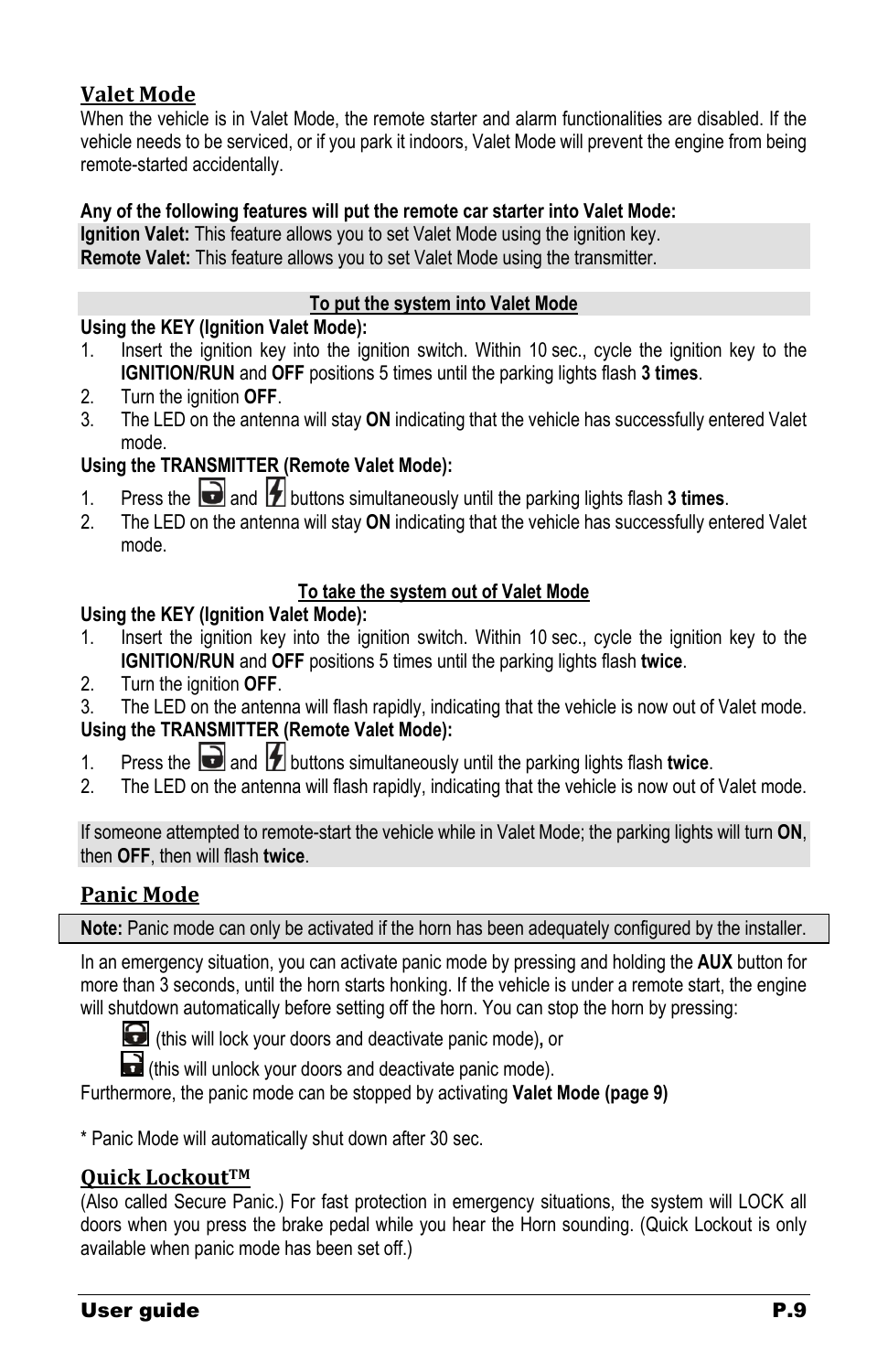#### <span id="page-9-0"></span>**Cold Weather Mode**

If the vehicle has a manual transmission, **Ready mode (page [6\)](#page-5-0)** should be set before entering Cold Weather mode. When Cold Weather Mode is active, the engine starts every 2 hours and runs for 3 minutes (or for 8 or 20 minutes with diesel engines). Cold Weather Mode automatically ends after 24 hours (or 12 starts).

To enter Cold Weather Mode:

- Rapidly press **AUX** twice. The remote's LED will start flashing.
- Press and hold  $\mathcal{H}$  until the parking lights will flash for 2 seconds, pause, and then flash **3 times.**

To exit Cold Weather Mode, do any one of the following actions:

- Open the hood.
- Start the engine by remote.
- Turn the ignition key to the **IGNITION ON (RUN)** position.
- Rapidly press **AUX** twice. The re mote's LED will start flashing.

Press and hold  $\sharp$  until the parking lights will flash for 2 seconds, pause, and then flash twice**.**

If Safe Start is enabled, you can activate Cold Weather Mode by:

- Pressing and releasing the  $\sharp$  button, then:
- Pressing and holding the  $\mathcal H$  button until the parking lights flash 3 times.

To verify whether the system is in Cold Weather Mode:

• **(Automatic transmissions only)** Press the brake pedal: If the vehicle is in Cold Weather mode, the parking lights will remain **ON** while the brake pedal is pressed.

#### <span id="page-9-1"></span>**Extended Run Time**

With the vehicle running under a remote start, pressing and holding the  $\mathfrak b$  button for more than 3 seconds will reset the run time counter to zero and restart the run time cycle from the beginning.

- The horn (if programmed) will honk once;
- The parking lights will flash slowly **3 times** then remain lit.

To stop the vehicle at any moment, simply press the  $\mathcal H$  button. This procedure can only be carried out once per remote start.

**Example:** If your Module is programmed for a runtime of 3 minutes and your vehicle has been

running for 2 minutes already, pressing the  $\mathcal H$  button will reset the counter to zero and the Engine will run for another cycle (in this case, 3 minutes).

#### <span id="page-9-2"></span>**Disable/Enable LED flashing**

To disable the LED: Press **and B** simultaneously until the parking lights flash 3 times.

**To Enable the LED:** Press **and B** simultaneously until the parking lights flash once.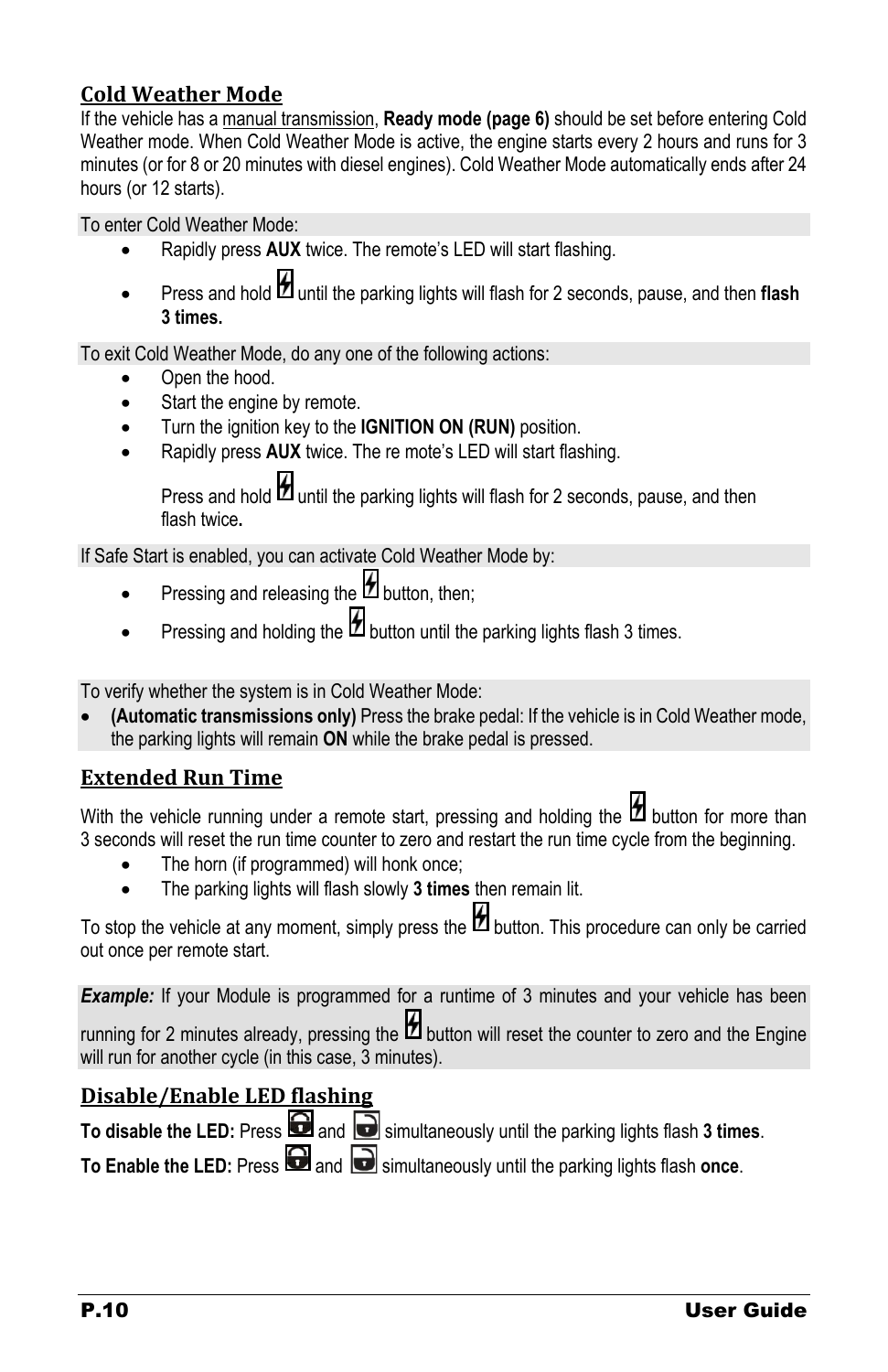#### <span id="page-10-0"></span>**Constant output**

Pressing and holding the  $\Box$  button for more than 3 seconds will lock all doors and will send a

constant pulse as long as the  $\Box$  button is held down (maximum of 15 seconds). This constant pulse can be configured to activate certain functionalities such as rolling up the windows – Please refer to your installer to see if your vehicle is compatible with this option.

Pressing and holding the **button for more than 3 seconds will unlock all doors and will send a** constant pulse as long as the  $\Box$  button is held down (maximum of 15 seconds). This constant pulse can be configured to activate certain functionalities such as rolling down the windows – Please refer to your installer to see if your vehicle is compatible with this option.

### <span id="page-10-1"></span>*Advanced Features: Installation-programmable Options*

The Remote Car Starter was designed with flexibility and OEM integration in mind. With its programmable options, this unit can single-handedly control nearly any electrical system in your vehicle.

**Caution:** The programming of your system should be left to a professional. Changing any one of the settings may affect the operation of your Remote Car Starter.

#### <span id="page-10-2"></span>**Ignition-controlled Door Locks**

This is an added security feature. If your Remote Car Starter was installed with the Ignition-Controlled Door Locks option, the doors will automatically lock as soon as the ignition key is turned to the **IGNITION ON (RUN)** position while the brakes are pressed. The remote car starter will also lock any door that was unlocked and opened (then closed) the next time the brake pedal is pressed (only when doors are monitored). When the key is turned to the **OFF** position, the doors will automatically be unlocked.

#### <span id="page-10-3"></span>**Secure Lock**

(Disabled by default.) Before your vehicle can be remote-started, the factory security system must first be disarmed. The Secure Lock feature may be required on certain vehicle models with factory security systems that automatically unlock the doors when the security system is disarmed.

To keep your vehicle protected when the factory security system is disarmed for a remote start, Secure Lock will relock your doors as soon as the vehicle is started. Once the engine is shut down by remote or after its runtime has expired, Secure Lock will also rearm your factory security system and relock the doors.

#### <span id="page-10-4"></span>**Safe Start**

This feature will eliminate accidental remote starts, e.g. when children are playing with the transmitter.

Safe start enabled: If this feature is enabled, the user must press the **the button twice within 3 seconds** to remote-start the vehicle.

*Swap start:* If this feature is enabled;

- 1. Rapidly press **AUX** twice. The remote's LED will start flashing.
- 2. While the LED is flashing, press  $\bigodot$  to remote start the car.

The **AUX** 2 output can be activated by pressing the  $\mathcal{H}$  button.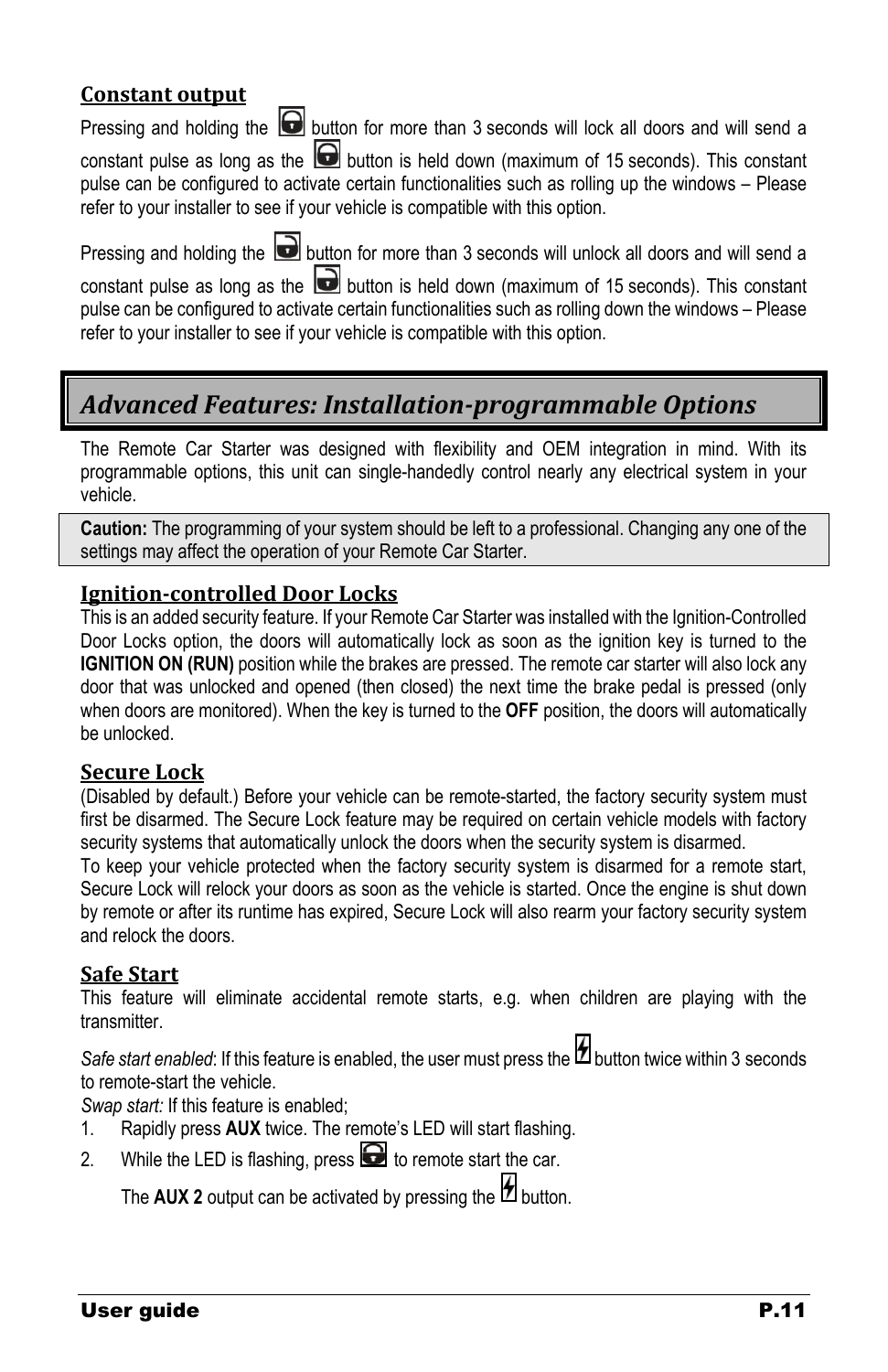#### <span id="page-11-0"></span>**Engine Run Time**

On a gas engine, the Remote Car Starter can be programmed to run the engine for 3, 15, or 25 minutes (15 minutes by default). On a diesel engine, the Remote Car Starter can be programmed to run the engine for 8, 20, or 30 minutes (20 minutes by default).

#### <span id="page-11-1"></span>**Turbo Mode**

If Turbo Mode is configured at installation, it will allow a turbocharger to idle down after the user leaves the vehicle: the unit will take over the vehicle and keep it running for 60 seconds (or until it is shut down by remote control), then shut down the engine.

If your vehicle has an automatic transmission, proceed as follows to set the system to Turbo Mode:

1. With the engine running, make sure to release the brake pedal and press the  $\Box$ .  $\Box$  or

button on the transmitter until the parking lights come **ON**.

**Note:** SmartStart™ can be setup to use the SmartStart™ icon to activate Turbo mode.

- 2. Remove the ignition key from the ignition switch. The engine will continue running.
- 3. Exit the vehicle and close all doors, hood and trunk.
- 4. Press the **button**; this will lock the doors, arm the OEM-style alarm (if configured)) and confirm that the vehicle is in Turbo Mode.
- 5. The engine will shut down after 60 seconds.

If your vehicle has a manual transmission**,** follow all steps of the **Ready Mode** routine **(page[-6\)](#page-5-0)** to activate Turbo Mode. At the last step,

- Press **th** to lock the doors and have the engine shut down after 60 seconds; The parking lights will flash 3 times and remain lit. The OEM-style alarm and starter kill (if configured) will be armed.
- Press **th** to unlock the doors and have the engine shut down after 60 seconds; The parking lights will flash 3 times and remain lit.
- Press  $\mathcal H$  to shut down the engine without affecting the doors.

**Note:** The vehicle will enter Ready Mode once the engine run time expires.

#### <span id="page-11-2"></span>**"Home ValetTM" Mode**

If configured at installation, this feature will remotely set the vehicle to a no-remote-start mode: if the vehicle is parked indoors there is no danger of it starting accidentally by remote control. If the vehicle has a manual transmission, it should be set into ready mode before activating the Home Valet™.

**Note:** Once the Home Valet Mode is activated, the vehicle will not start by remote, but the OEM alarm functions will remain active.

To take the system into home valet mode:

- 1. Press the  $\Box$  or  $\Box$  button.
- 2. Within 3 seconds, press the  $\Box$  and  $\mathcal{H}$  buttons simultaneously for 3 sec.
- 3. The P-lights will flash once

To take the system out of home valet mode:

• Turn the ignition key to the **IGNITION ON (RUN)** position.

The system will warn you if someone attempts to start your vehicle while it stands in home valet mode.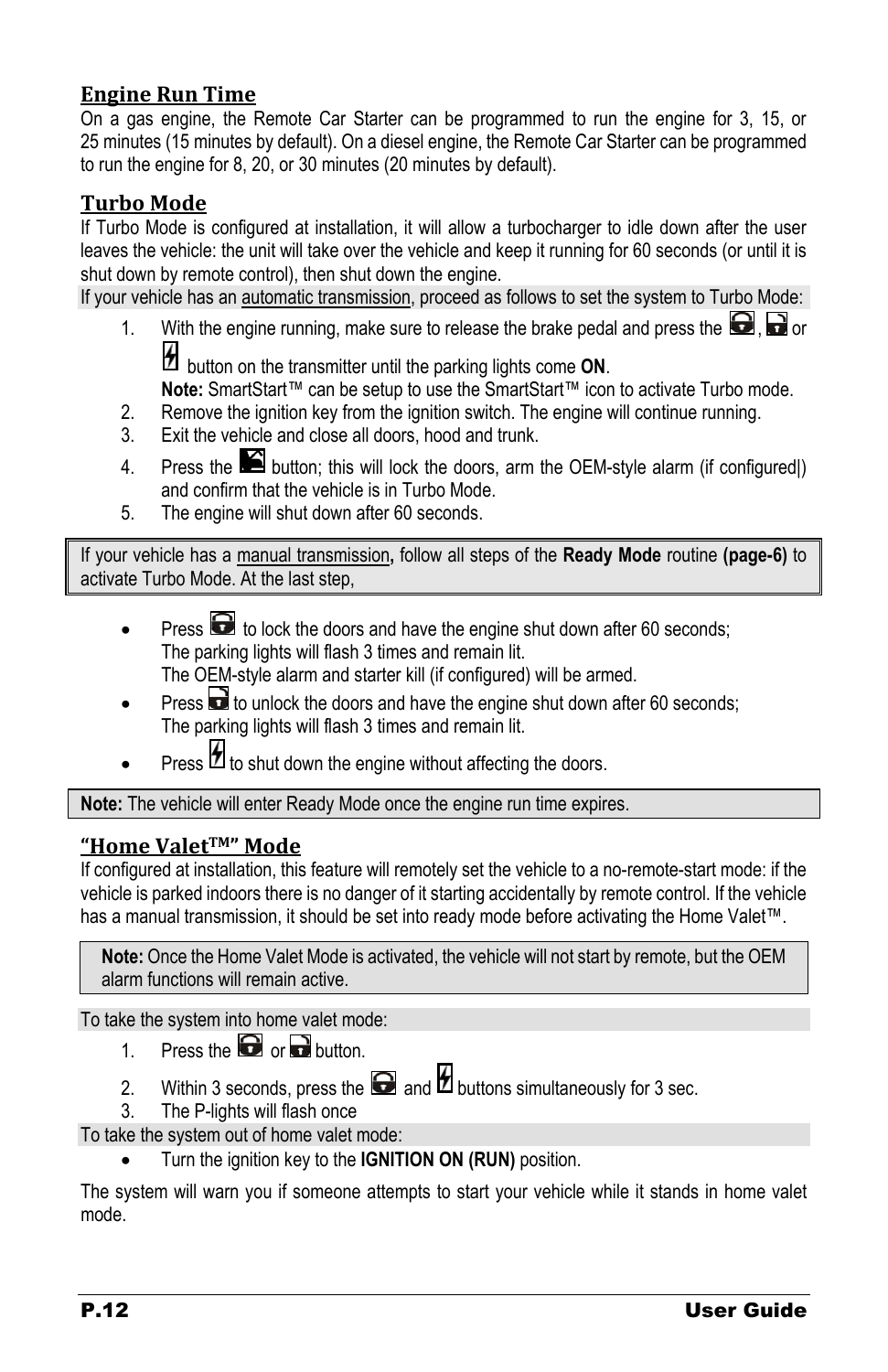The parking lights will:

Turn ON then OFF**;** then Flash twice, pause; then Flash twice again.

#### <span id="page-12-0"></span>**AUX 1**

**Note:** This 500 mA negative Aux 1 output can be used for many different applications

Priority door:

This great feature allows the user to unlock solely the driver's door with a single press of the  $\mathbf d$  button on the transmitter, and to unlock the other doors, if desired, by pressing the  $\mathbf d$ button for a second time.

The output will provide a 1-second negative output when the  $\Box$  button is pressed a second time on the transmitter.

Horn Confirmation:

**AUX 1** can be programmed to trigger the horn every time the **button** is pressed, or when

the  $\Box$  button is pressed twice within 3 seconds. When horn confirmation is activated, panic mode is enabled. If horn confirmation is disabled, panic mode will not be available.

#### <span id="page-12-1"></span>**Horn Chirp Timing**

The pulse duration can be configured by your installer (from 5 ms to 200 ms).

#### <span id="page-12-2"></span>**Multi-car Operation**

This option allows the owner of two vehicles, both equipped with the same remote starter model, to control both systems with a single remote control. To control the second vehicle:

| Press TRUNK + LOCK buttons simultaneously: LOCK |  |
|-------------------------------------------------|--|
| Press TRUNK + UNLOCK simultaneously:  UNLOCK    |  |
| Press TRUNK + START/STOP simultaneously:  START |  |
| Press TRUNK + START/STOP simultaneously: STOP   |  |
|                                                 |  |

**Or**

| Press AUX 2X QUICK > AUX > START/STOP:  START                              |  |
|----------------------------------------------------------------------------|--|
| Press AUX 2X QUICK $\triangleright$ AUX $\triangleright$ START/STOP:  STOP |  |
|                                                                            |  |

**Note:** Pressing the **AUX** button 2x quickly causes the LED to flash slowly and to shift to level 1 (**AUX 2**, configurable by your installer). Pressing the **AUX** button 3x quickly causes the LED to flash fast and to shift to level 2 (second car operation).

#### <span id="page-12-3"></span>**AUX 2**

If configured at installation, this feature can be activated by pressing the 2x on the **AUX** button (or "Shift level 1"), followed by pressing the  $\blacksquare$  button while the LED is slowly flashing.

#### <span id="page-12-4"></span>**OEM-Style Alarm**

The OEM-style alarm (if configured by your installer) monitors the doors, hood and ignition switch of your vehicle. It will sound the horn if a door or the hood is opened, or if the key is turned in the ignition.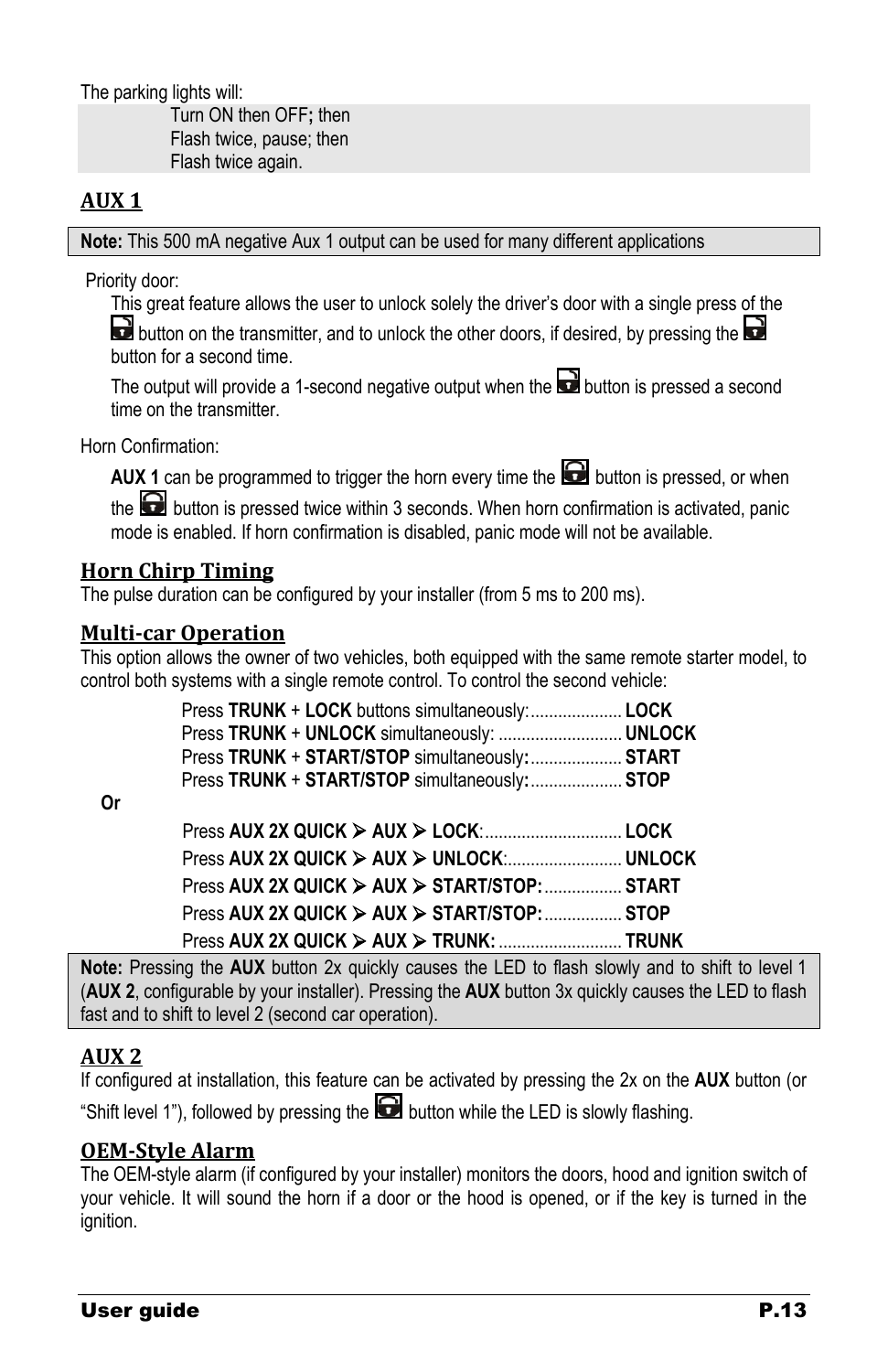- To arm the OEM-style alarm, press the  $\Box$  button on the transmitter.
	- The OEM-style alarm will ONLY arm if the  $\bigodot$  button on the transmitter is pressed.

- The LED on the antenna will flash slowly to indicate that the OEM-style alarm is now armed.

To disarm the OEM-style alarm, press the **button** on the transmitter.

- To stop the horn from sounding if the OEM-style alarm is triggered, press the  $\blacksquare$  or

button, or put the system in and out of **Valet Mode (page[-9\)](#page-8-0)**

#### <span id="page-13-0"></span>**Intrusion Codes via horn**

The system monitors the following:

- Doors
- Hood
- **Ignition**

**Note:** If an intrusion has occurred the HORN will sound for a maximum of 1 minute.

If an intrusion has occurred and  $\Box$  pressed, the horn provides an intrusion code corresponding to the type of intrusion that occurred.

Diagnostic table:

| power<br>1x =<br>∶interruption | Doors intrusion<br>4х<br>$\overline{\phantom{0}}$<br>$\overline{\phantom{0}}$ |
|--------------------------------|-------------------------------------------------------------------------------|
| HOOQ                           | ınıtıor                                                                       |
| 3X =                           | bх                                                                            |

# <span id="page-13-1"></span>*Troubleshooting Poor Transmitting Range*

Many factors may affect the operating range of the transmitter. Some of these are:

- The condition of the battery in the transmitter.
- The operating environment (for example: downtown radio-frequency noise, airports, cellular phone towers…)
- Metal: any type of metal will affect operating range. This includes the metal in the car.
- The shape of the vehicle can affect range as well; vans in general have an especially poor range.
- The shape of the roof in A-pillars brings about considerable radio-frequency deflection (in this case the signal from the remote control). As a result, the direction in which the vehicle is facing in relation to the remote control can affect the range. Straight on – standing in front of the vehicle – generally gives you the greatest range; the second best performance is from the back. Using the remote control from either side of the vehicle will usually give the lowest range.
- The range will be significantly lower in a crowded parking lot than in open space.
- Always hold the transmitter high, approximately at shoulder height. Holding the transmitter against your chin will also increase your range: your head acts as an antenna.
- The operating range will be somewhat lower on vehicles equipped with an aftermarket or factory alarm.